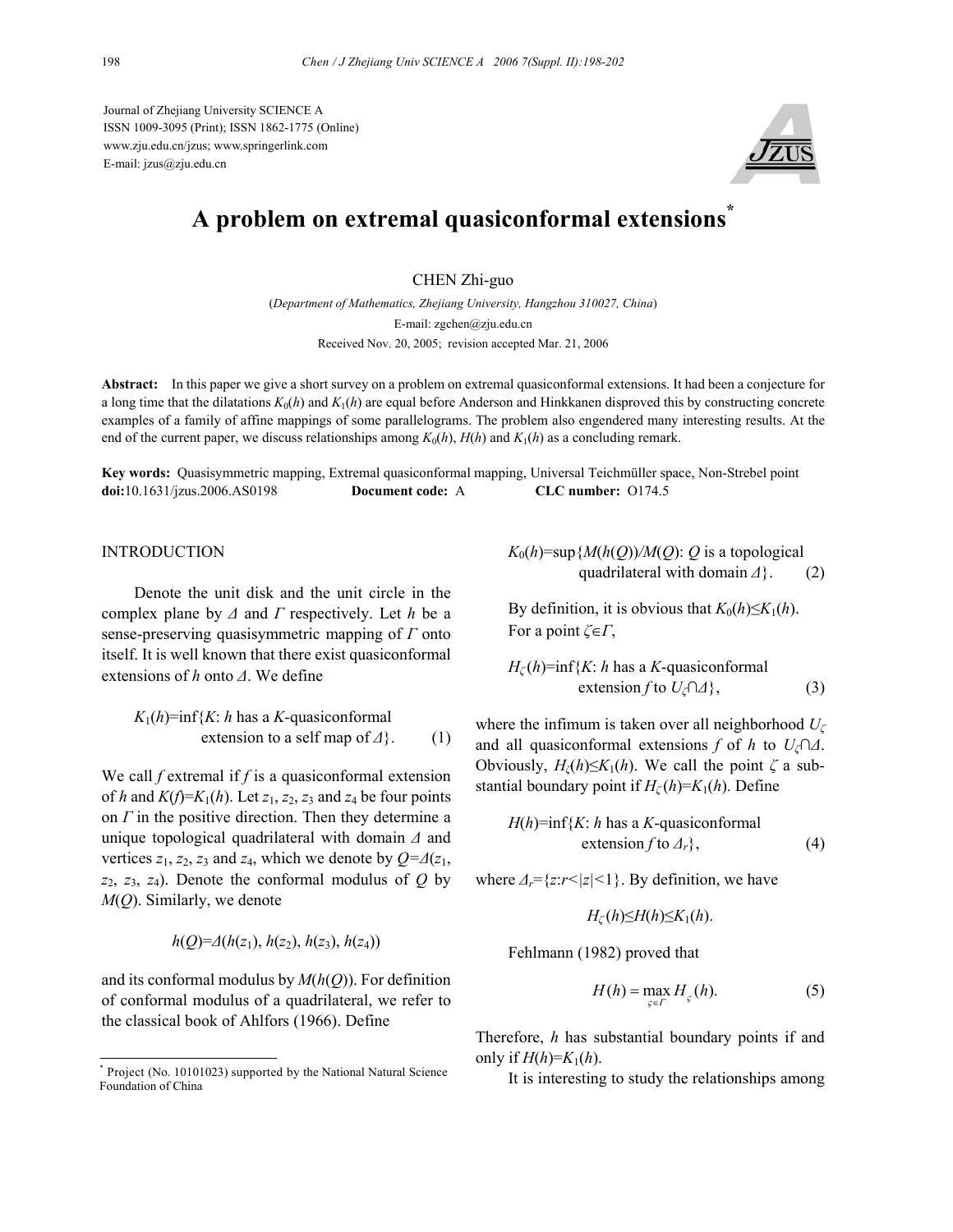$K_0(h)$ ,  $H(h)$  and  $K_1(h)$ . In fact, It had been an open problem for a long time to determine whether or not the equality  $K_0(h)=K_1(h)$  always holds before Anderson and Hinkkanen (1995) disproved this by constructing concrete examples of a family of affine mappings of some parallelograms. From then on, many interesting results have been obtained. In 1997, Wu proved that the strict inequality  $K_0(h) \le K_1(h)$ holds for most of the quasisymmetric mappings which do not have substantial boundary points. Similar result was independently obtained by Yang (1997). For an interesting remark on the related topic on this problem, see (Kühnau, 2000).

## PREVIOUS RESULTS

Let us recall the universal Teichmüller space. Let *QS*(*Γ*) be the full set of quasisymmetric mappings of *Γ* and let *Möb*(*Γ*) be the group of Möbius transformations mapping *Γ* onto itself. Then the right coset space *QS*(*Γ*)/*Möb*(*Γ*) is the universal Teichmüller space *T*. For any *h*∈*QS*(*Γ*), let [*h*]∈*T* be the Teichmüller class of *h*. Note that if *h*∈*QS*(*Γ*), *g*∈*Möb*(*Γ*), then  $K_0 (g \circ h)=K_0(h)$ ,  $H(g \circ h)=H(h)$  and  $K_1 (g \circ h)=$  $K_1(h)$ . Therefore, we can define  $K_0([h])=K_0(h)$ ,  $H([h])=H(h)$  and  $K_1([h])=K_1(h)$ . We call a point [*h*]∈*T* a Strebel point if *H*([*h*]) <*K*<sub>1</sub>([*h*]) and a non-Strebel point if  $H([h])=K_1([h])$ . Let  $T_S$  be the set of all Strebel points in the Teichmüller space *T*. For any two points  $[h_i] \in T$  ( $j=1,2$ ) the Teichmüller distance is defined as

$$
d([h_1],[h_2])=0.5\log[K_1(h_1\circ h_2^{-1})].
$$

Earle and Li (1999) showed that, in the topology induced by the Teichmüller metric,  $T<sub>S</sub>$  is open in  $T$ . Lakic (1995) showed that  $T<sub>S</sub>$  is dense in *T*.

We distinguish two cases for  $K_0(h)$ . If there exists a non-degenerated quadrilateral *Q* such that  $K_0(h) = M(h(Q))/M(Q)$ , we adopt the notation  $K_0^q(h)$ instead of  $K_0(h)$ . Otherwise, if there exists no nondegenerated quadrilateral such that  $K_0(h)=M(h(Q))/$ *M*(*Q*), we use  $K_0^d(h)$  instead of  $K_0(h)$ . Let  $U=\{[h]\in T:$  $K_0^q([h]) = K_1([h])$ }. It was shown by Wu (1997) that *U* depends only on two real parameters and that  $U \in T_S$ . Furthermore, he proved the following main result:

**Theorem 1** For every point  $[h] \in T_S - U$ ,  $[h]$  has the property that  $K_0(h) \leq K_1(h)$ .

As mentioned above,  $T<sub>S</sub>$  is dense and open in the universal Teichmüller space *T*, whose dimension is infinite. Therefore, the importance of Theorem 1 lies in the fact that it shows almost all quasisymmetric mappings have the property that  $K_0(h) \le K_1(h)$ .

In the same year, Yang (1997) proved the following result independently.

**Theorem 2** If  $K_0(h)=K_1(h)$ , then either *h* is induced by an affine map or *h* has a substantial boundary point.

In their papers, Wu (1997) and Yang (1997) asked the following.

**Problem 1** Let *h* be a quasisymmetric mapping of *Γ* onto itself. Is it true that  $H(h)=K_1(h)$  always implies  $K_0(h)=K_1(h)$ ?

For the above problem, Li *et al*.(1999) gave an affirmative answer under some additional conditions and proved the following result:

**Theorem 3** Let *f* be a Teichmüller mapping of *∆* onto itself with its complex dilatation

$$
v(z) = k\overline{\varphi}(z) / |\varphi(z)|,
$$

where  $\varphi(z)dz^2$  is a holomorphic quadratic differential in *∆*. Suppose that  $\varphi(z)dz^2$  is real on *Γ*∩*U* and has a second order pole  $z_0 \in \Gamma$ , where *U* is some deleted neighborhood of  $z_0$ . Then  $z_0$  is a substantial boundary point of  $h = f | \Gamma$  and

$$
K_0(h)=H(h)=K_1(h).
$$
 (6)

Applying Theorem 1, Chen *et al*.(2002) gave other sufficient conditions such that there holds  $Eq.(6)$ .

**Theorem 4** Let *f* be a quasiconformal mapping of the upper half plane *H* onto itself with its complex dilatation

$$
v(z) = k\overline{\varphi}(z) / |\varphi(z)|,
$$

where  $\varphi(z) = \log^a(z)/z^2$ ,  $a \ge 0$ . Then for the boundary function  $h=f|\partial H$ , Eq.(6) holds.

Liang and Zhu (2001) discussed a special case on hyperbolic region and obtained the following: **Theorem 5** Let  $D = \{z = x+iy: x^2/a^2 - y^2/b^2 > 1, x > 0\}$  and  $h = A_K|\partial D$ , where  $A_K(x+iy) = Kx+iy$ . Then Eq.(6) holds.

These results are affirmative to Problem 1.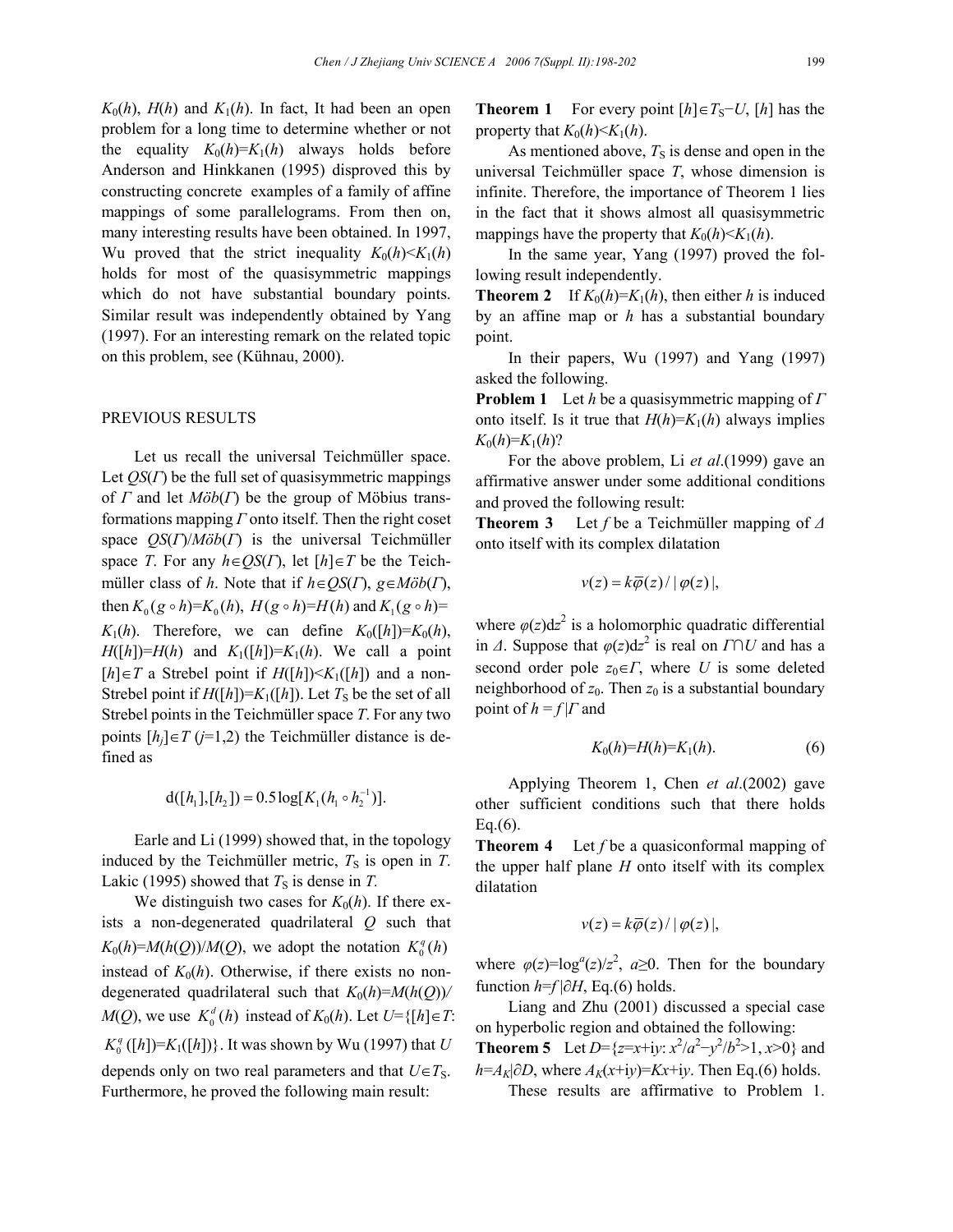However, Shen (2000) gave a negative answer to Problem 1 by giving the following.

**Counterexample 1** For any  $K>1$ , Define  $h=h<sub>K</sub>$ : *Γ*→*Γ* as *h*(*x*)=*x* for *x*≤0 and *h*(*x*)=*Kx* for *x*>0. Then  $K_0(h) \leq H(h) = K_1(h)$  for large *K*.

The papers mentioned above are closely related with the work of Wu (1997)'s. Another important result on the relationship between  $K_0(h)$  and  $K_1(h)$ was given by Reich (1997). In his paper, Reich established a necessary condition for  $K_0(h)=K_1(h)$ , where *h* is induced by a Teichmüller mapping.

**Theorem 6** Suppose that *h* is the boundary correspondence of a Teichmüller mapping *f*(*z*) of *∆* onto itself with complex dilatation

$$
\mu(z) = t\overline{\varphi}(z) / |\varphi(z)|,
$$

where  $0 \le t \le 1$ , and  $\varphi$  is holomorphic in  $\varDelta$  and in class  $L^1(\Lambda)$ . Then a necessary condition for  $K_0(h)=K_1(h)$  is

$$
\sup_{\phi} |\iint_{\Delta} \frac{\overline{\varphi}(z)}{|\varphi(z)|} \Phi'^2(z) \, \mathrm{d}x \, \mathrm{d}y = 1. \tag{7}
$$

The sup is taken over all functions  $\Phi$  holomorphic in *∆* for which

$$
\|\boldsymbol{\Phi}^{\prime 2}(z)\| = \iint_A |\boldsymbol{\Phi}^{\prime}(z)|^2 dxdy = 1.
$$

Using the necessary theorem, Reich gave an example such that  $K_0(h) \le K_1(h)$  for some *h*. Following the work of Reich (1997)'s, Chen and Chen (1997) established a necessary and sufficient condition for  $K_0(h)=K_1(h)$  in general cases.

**Theorem 7** Suppose  $f(z)$  is an extremal quasiconformal mapping of *∆* onto itself with complex dilatation  $\mu(z)$ . Then for its boundary function *h*, the necessary and sufficient condition for  $K_0(h)=K_1(h)$  is

$$
\sup_{Q} \text{Re} \iint_{\Delta} \mu(z) | \Phi'_{Q}(z) |^{2} dxdy = k_{1}, \quad (8)
$$

where  $\Phi_0(z)$  maps  $Q = Q(z_1, z_2, z_3, z_4)$  conformally onto a rectangle

$$
R = \{ \zeta = \xi + i\eta : 0 \le \xi \le a, 0 \le \eta \le b, ab = 1 \}.
$$

Later, Qi (1998) generalized the above theorem to the case of topological polygons. In his paper, he

introduces a constant  $K_0^{(m)}(h)$  instead of  $K_0(h)$  for any *m* (*m*>4) polygons. Let  $z_i$  (1≤*j*≤*m*) be point wise points on *Γ*. Let

$$
K_0(h)(z_1, z_2, ..., z_m)
$$
=inf{ $K(f)$ : f is a qc mapping of  $\Delta$   
onto itself  $f(z_j)=h(z_j)$ ,  $1\leq j\leq m$  }.

Define

$$
K_0^{(m)}(h)
$$
 = sup{ $K_0(h)(z_1, z_2, ..., z_m)$ :  $z_1, z_2, ..., z_m$   
are different points on  $\Gamma$  }.

Then he has the following theorem, which follows the Hamilton-Krushkal-Reich-Strebel theorem characterizing the extremal Beltrami differentials.

**Theorem 8** Let *f* be a quasiconformal mapping of *∆* onto itself with complex dilatation  $\mu(z)$  and  $h=f|\Gamma$ . Then the necessary and sufficient condition for  $K_0^{(m)}(h) = K_1(h)$  is

$$
\sup_{\varphi\in\mathcal{Q}_m(h)}\text{Re}\iint_{\Lambda}\mu(z)\varphi(z)\mathrm{d} x\mathrm{d} y=\parallel\mu\parallel_{\infty},
$$

where  $O_m(h)$  is the set of *m*-polygon differentials.

It should be pointed out that a complete answer for arbitrary *n*-gons was given by Strebel (1999). Let *f*0 be an extremal qc mapping of *∆z* onto *∆w* with  $f_0|_{\mathcal{F}}=h$ . Let  $\kappa_0$  with  $||\kappa||_{\infty}=k_0$  be its complex dilatation and  $K_0 = (1 + k_0)/(1 - k_0)$  its maximal dilatation. Mark *n* points *zj*, *j*=1, 2, …, *n* on *Γz*, 4≤*n*≤*N*. The disk *∆z* with the marked boundary points  $z_i$  is called a polygon  $P_n$ . The image of  $P_n$  by  $f_0$  is the polygon  $P'_n$ , inscribed in  $\Delta$ <sup>*w*</sup>, with vertices *w*<sub>*i*</sub>=*f*<sub>0</sub>(*z<sub>j</sub>*). Strebel (1999) proved the following theorem by using Polygon Inequality (Reich and Strebel, 1974).

**Theorem 9** Let  $f_0: \Delta_z \to \Delta_w$  with complex dilatation  $\kappa_0$ ,  $||\kappa||_{\infty} = k_0$ , be extremal for its boundary values *h*. Assume that for a fixed number *N* the polygon mappings  $f_N : P_n \to P'_n = f_0(P_n)$  with complex dilatation  $k_{N}(\overline{\varphi}_{N}/|\varphi_{N}|)$  satisfying

$$
\sup k_N = k_0. \tag{9}
$$

Then, there is a sequence of polygon mappings  $f_N^{(i)}$ the quadratic differentials  $\varphi_N^{(i)}$  of which,  $|| \varphi_N^{(i)} || = 1$ , form a Hamilton sequence for  $\kappa_0$ , i.e.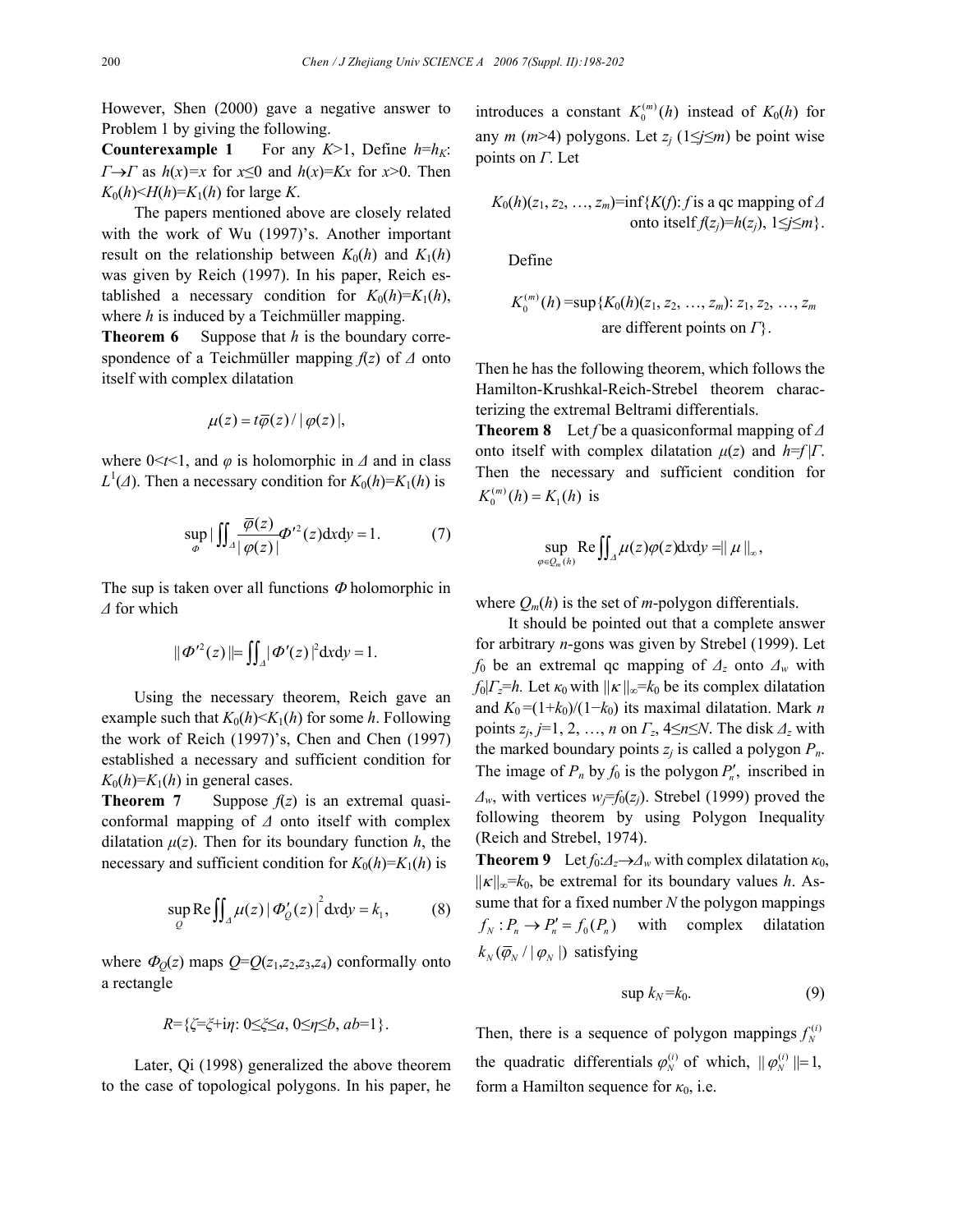$$
\text{Re}\iint \kappa_0(z)\varphi_N^{(i)} \, \mathrm{d}x \, \mathrm{d}y \to k_0, \ i \to \infty. \tag{10}
$$

Furthermore, he proved that if the initial extremal map  $f_0$  has no essential boundary points, then, for each  $n \geq 4$ , Eq.(9) is attained on *n*-gons only when this  $f_0$  is itself a polygon map for some *n* vertices. More precisely, he obtained:

**Theorem 10** Let  $f_0: \Delta_z \rightarrow \Delta_w$  be gc mapping which is extremal for its boundary values, and assume that it does not have an essential boundary point. For fixed *N*≥4 denote the polygons with 4≤*n*≤*N* vertices inscribed in  $\Delta_z$  generically by  $P_n$ . To every  $P_n$  the mapping  $f_0$  determines a polygon  $P'_n$  inscribed in  $\Delta_w$ , simply by mapping the vertices of  $P_n$  onto those of  $P'_n$ . Assume that the mappings  $f_N : P_n \to P'_n$  satisfy Eq.(9). Then, there is a convergent sequence  $f_N^{(i)}$  of polygon mappings with  $\varphi_N^{(i)} \to \varphi_0$  in norm, where  $\kappa_0$ =  $k_0(\overline{\varphi}_0/\varphi_0)$  is the complex dilatation of  $f_0$ .  $f_0$  itself is the extremal qc mapping of a polygon with *n*≤*N* vertices, and every maximizing sequence  $f_N^{(i)}$ ,  $k_N^{(i)} \rightarrow k_0$ , tends to  $f_0$  uniformly,  $\varphi_N^{(i)} \to \varphi_0$  in norm.

Theorem 10 shows that the answer whether the equation always holds is negative for any *n*≥4. Another approach is due to Krushkal (2003), whose proof is based on the strengthened Grunsky inequalities for univalent holomorphic functions.

**Theorem 11** For each  $n \geq 4$  and every  $k \in (0,1)$ , there exist quasisymmetric maps *h* with

$$
k(h)=k>\sup k(f_n),
$$
 (11)

where the supremum is taken over the extremal polygonal maps of all possible polygons.

By now, we see that the problems related with Eq.(9) have been completely disapproved by Theorem 11. The theorem has applications also to the Teichmüller space theory.

Recently, the author and Yao give a necessary and sufficient condition such that Eq.(6) holds. We call  $\{Q_n\}$  are a sequence of degenerating quadrilaterals, if  $z_j^n$  tend to  $z_j$  respectively for  $j=1, 2, 3, 4$ , and at least two points of  $z_i$  (1≤*j*≤4) coincide.

**Theorem 12** Suppose  $f(z)$  is an extremal quasiconformal mapping (but not conformal) of *∆* onto itself with complex dilatation  $\mu(z)$  ( $\|\mu\|_{\infty} = k_1 < 1$ ). Let h be its boundary function. Then the following conditions are equivalent:

(a) 
$$
K_0(h) < H(h) = K_1(h)
$$
;  
(b)  $K_0(h) = K_0^d(h) = K_1(h)$ ;

(c) there exist a family of degenerating topological quadrilaterals *Qn* such that

$$
\lim_{n \to \infty} \text{Re} \iint_{\Delta} \mu(z) \Phi_{Q_n}^{2^2}(z) dxdy = k_1, \tag{12}
$$

where  $\Phi_{O_n}(z)$  map  $Q_n$  conformally onto a rectangle

$$
R_n = \{ \zeta = \zeta + i\eta : 0 \leq \zeta \leq a_n, 0 \leq \eta \leq b_n, a_n b_n = 1 \}.
$$

in such a manner that the vertices  $(z_1^n, z_2^n, z_3^n, z_4^n)$  are mapped onto those of *Rn*.

### RELATIONSHIPS AMONG  $K_0(h)$ ,  $H(h)$  AND  $K_1(h)$

**Proposition 1** If  $K_0^q(h) = K_0(h)$ , then there exists a non-degenerated quadrilateral *Q* so that

$$
K_0(h)=M(h(Q))/M(Q).
$$

Vice versa, if  $K_0^q(h) = K_0(h)$ , then there exist a sequence of degenerating quadrilaterals  $\{Q_n\}$  so that

$$
K_0(h) = \lim_{n \to \infty} \frac{M(h(Q_n))}{M(Q_n)}.
$$

**Proof** It is obvious for the first part of the proposition. We only prove the second part.

By the definition of  $K_0(h)$  in Eq.(2), there exist a sequence of quadrilaterals {*Qn*} such that

$$
K_0(h) = \lim_{n \to \infty} \frac{M(h(Q_n))}{M(Q_n)}.
$$

By passing to subsequences, if necessary, we may assume that the vertices  $z_i^n$  (1≤*j*≤4) of  $Q_n$  tend to limit points  $z_i \in \Gamma$  for  $1 \leq j \leq 4$  as *n* tends to  $\infty$ . If no points of *zj* (1≤*j*≤4) coincide, then *Q*(*z*1,*z*2,*z*3,*z*4) is a non-degenerated quadrilateral. According to Theorem on the convergence of the module (Lehto and Virtanen, 1973), we have